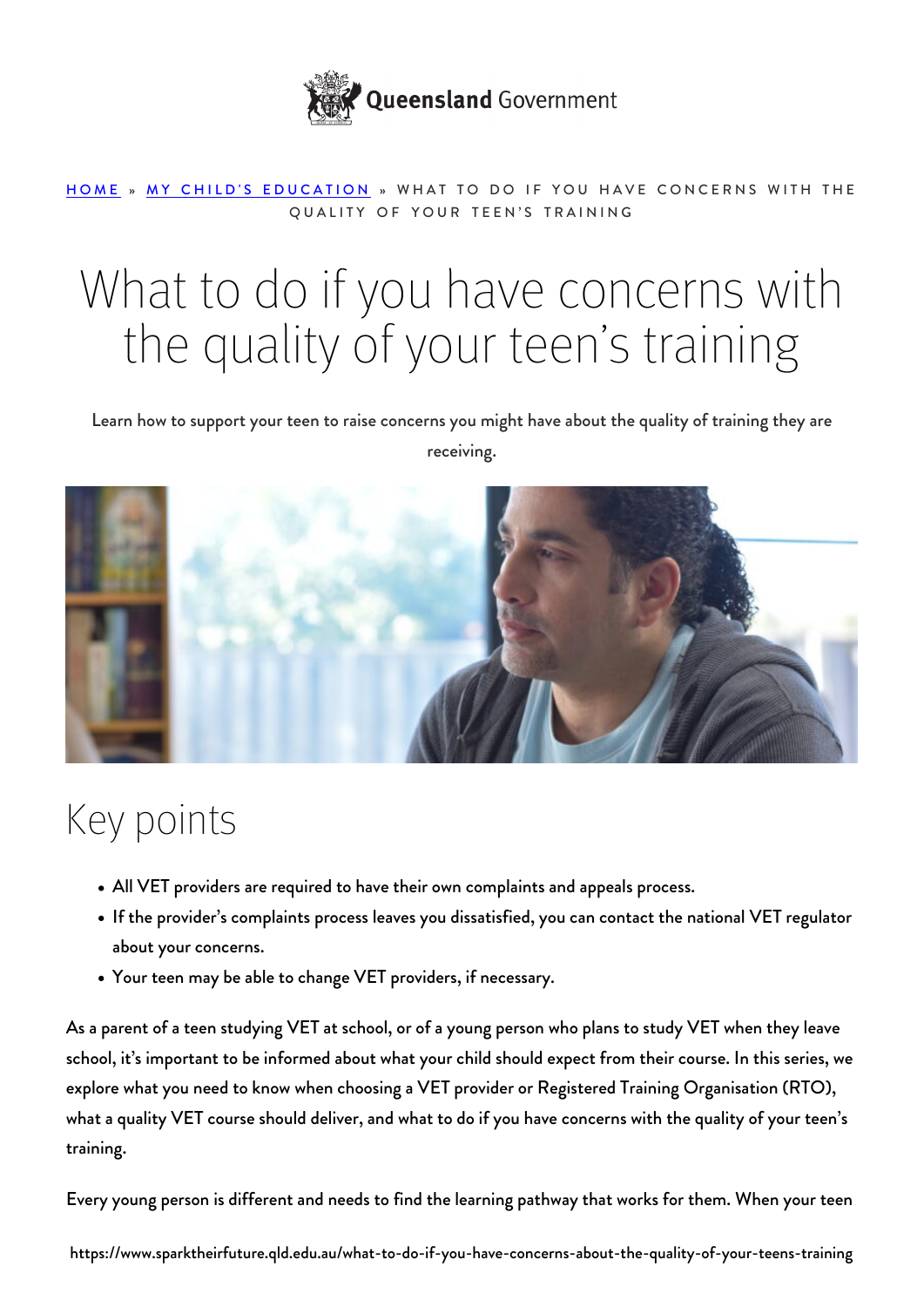chooses a vocational education and training course, it is important that they are supported and receive highquality training throughout the course. As a parent, it's important to know that you can support your teen to raise any concerns you might have about the quality of training your teen is receiving.

## Your complaint is important

Poor quality training affects not only students, but also employers and the general community. Making your concerns known is important because it will encourage providers to deliver quality outcomes for students.

#### First step: Raise your concerns directly with the training provider

Be direct and use the training provider's internal complaints and appeals process. All training providers or RTOs are required to have a process that ensures complaints are managed effectively and efficiently. This is a condition of their registration with the Australian Skills Quality Authority (ASQA), the national VET regulator.

Dealing with the training provider directly is often the most timely and effective way to find a resolution. Ask the provider about their complaints and appeals process, and follow the recommended steps. Before you begin the process, it can be helpful to think about what your ideal outcome would be, and what other outcomes you would find acceptable.

#### What if I'm not satisfied with the provider's response to my complaint?

If you have engaged with the complaints process of your teen's VET provider and you still have concerns, you can make a complaint to ASQA. You can do this via ASQA's online portal, [asqaconnect](https://asqaconnect.asqa.gov.au/).

You'll need to create an account using your name, email address and contact phone number. ASQA will not disclose your identity to the provider unless you give permission.

#### What should I expect after I have lodged a complaint with ASQA?

ASQA will acknowledge receipt of your complaint and start a review of the complaint detail. Through the

https://www.sparktheirfuture.qld.edu.au/what-to-do-if-you-have-concerns-about-the-quality-of-your-teens-training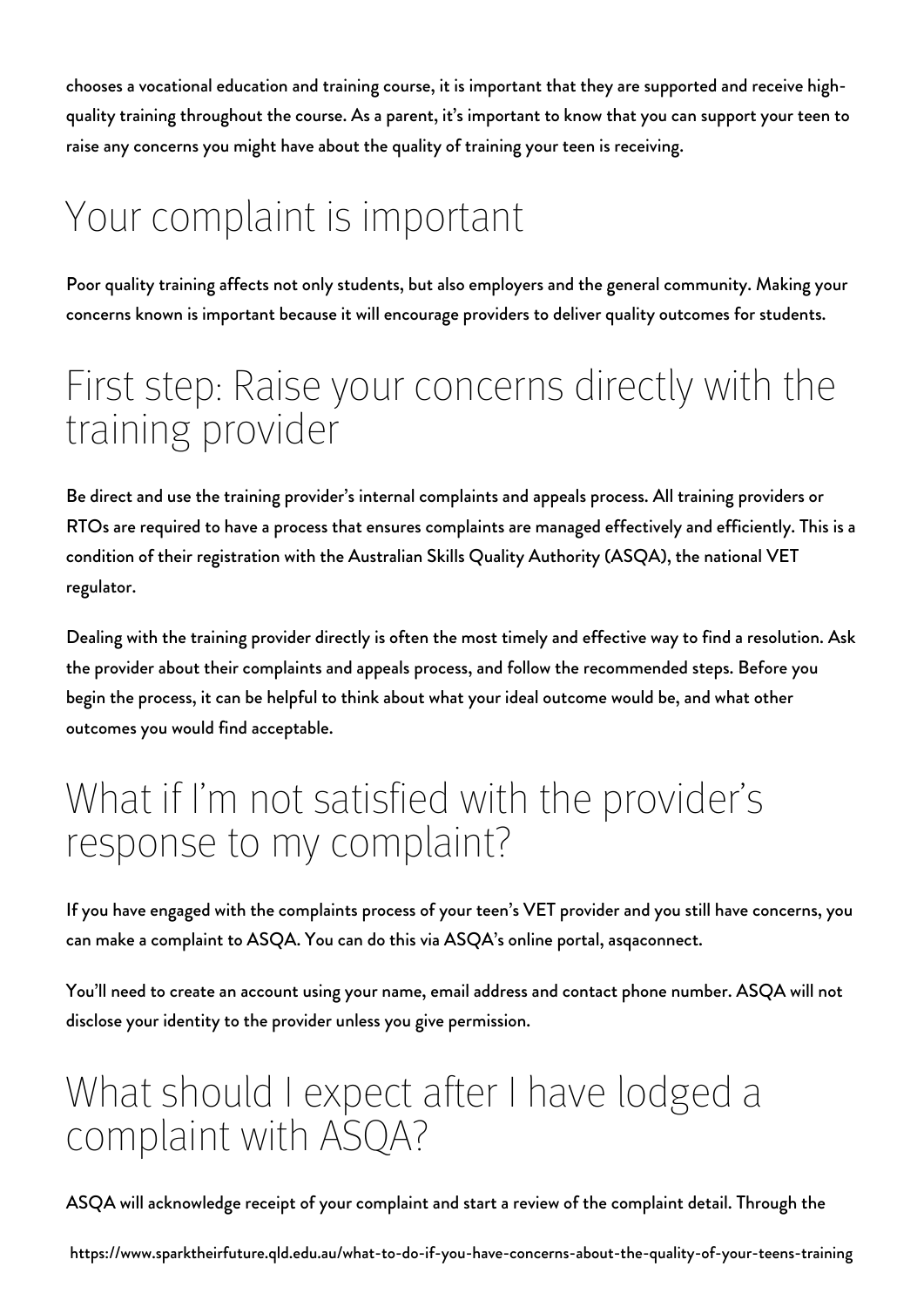review ASQA will decide whether to undertake further investigations. This can lead to a variety of actions by ASQA, which include referring the complaint to the local state authority or even cancelling the provider's registration.

ASQA will usually not advise you about the actions they take or the outcome of any investigation. ASQA is responsible for ensuring training providers meet their obligations, but does not help to resolve disputes between students and training providers.

### What if I want my teen to change to a different VET provider or RTO?

If your teen is not feeling supported in their training for any reason, you might decide that the best response is to support your teen to change training providers. You can find other RTOs that offer the same kind of training at [MySkills.gov.au.](https://www.myskills.gov.au/) There are many RTOs, so it's important you and your teen do your research so you can [select the option](https://www.sparktheirfuture.qld.edu.au/how-to-choose-a-provider-for-your-teens-vocational-education-and-training-vet-course/) that will best meet your teen's training needs.

When making a decision about a new RTO, your teen may:

- talk to other people about the RTOs they have used or heard about to hear first-hand experiences;
- organise to visit the RTO's physical location to see their facilities and talk to staff;
- attend an open day; and
- prepare a comparison table of potential RTOs.

Additional information to assist in choosing a RTO is available at [myskills.gov.au.](https://www.myskills.gov.au/more/help/choosing-a-training-provider/)

#### More information

- The Australian Skills Quality Authority (ASQA) has information about [what to do if you have a](https://www.asqa.gov.au/complaints/complaints-about-training-providers) [complaint](https://www.asqa.gov.au/complaints/complaints-about-training-providers) about a VET provider. ASQA's website also lists [some other organisations that can offer](https://www.asqa.gov.au/complaints/more-support) [support](https://www.asqa.gov.au/complaints/more-support) with specific kinds of complaints or disputes.
- [MySkills.gov.au](https://www.myskills.gov.au/) is a national directory of VET courses and providers.
- [Myfuture.edu.au](https://myfuture.edu.au/) provides resources to explore career pathways and tools to develop self-knowledge to help with career decision-making.
- The [Queensland Training Ombudsman](https://trainingombudsman.qld.gov.au/) offers free, confidential and independent service to review and resolve enquiries and complaints from anyone in the VET system.
- [The Queensland Department of Education website](https://education.qld.gov.au/careers/apprentices-and-trainees/vet-in-school) has useful information about VET in schools.
- [The Queensland Government](https://www.qld.gov.au/education/further-ed/vet) has helpful information about VET.